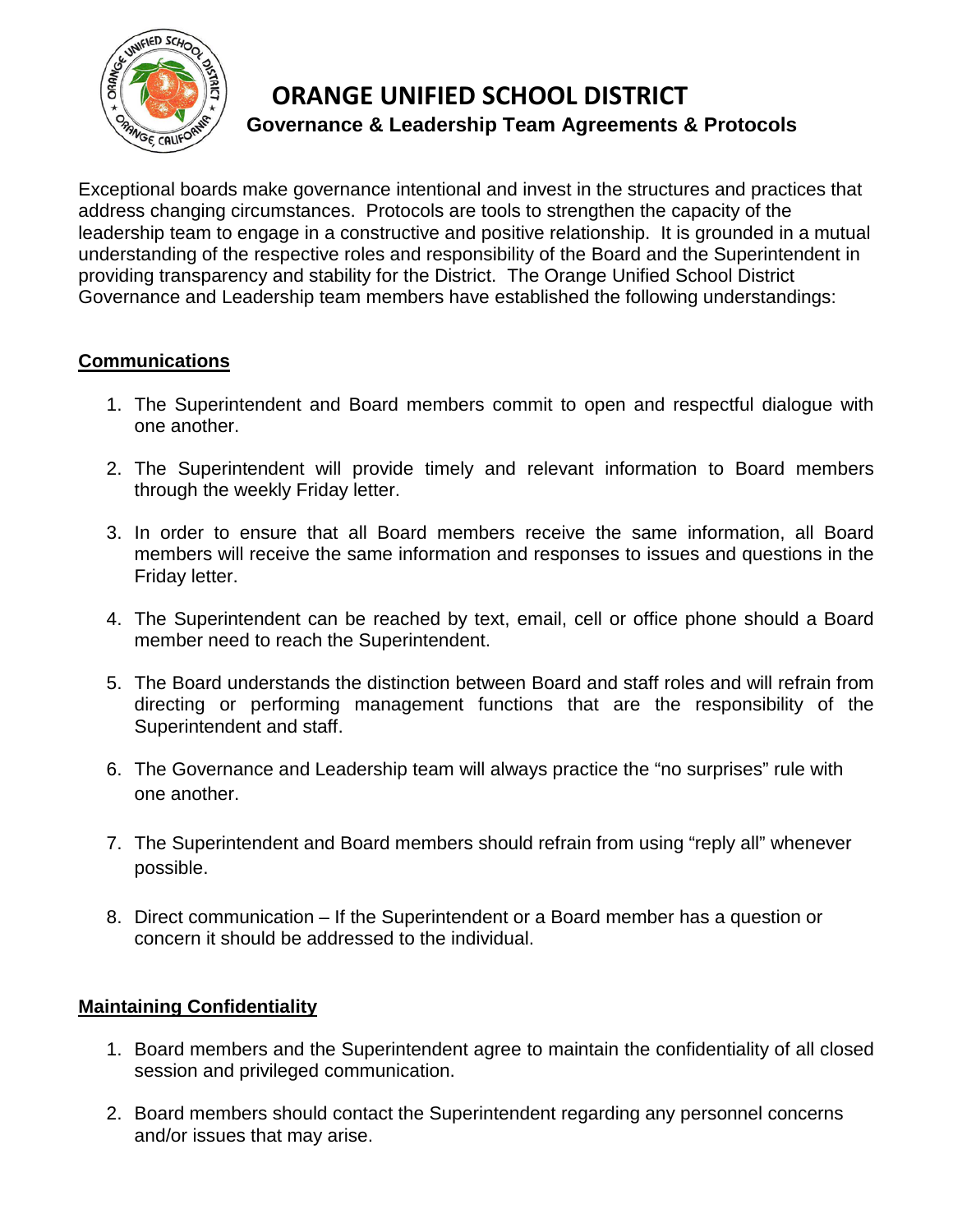3. The Board will provide clear parameters to the District's negotiation team members and will not address issues of negotiations with employee bargaining unit members.

#### **Board Member Role in Public**

- 1. Board members visiting classrooms or a school are requested to inform the Executive Assistant to the Board/Superintendent's office in advance.
- 2. Board members should contact the Superintendent should the media contact them. At Board direction, the Board President may also serve as a spokesperson on specific issues.
- 3. Individual Board members represent the District in an official capacity only when they are appointed by the Board to serve in that capacity.
- 4. In high profile issues, the Board will appoint a Board member or member of the Leadership team to be the spokesperson for the District in order to communicate a unified message.

#### **Handling Concerns**

- 1 The Board and Superintendent are committed to having parent and/or staff concerns handled at the lowest possible level in the organization, where those involved in the issue can resolve the matter.
- 2 Board members will communicate concerns to the Superintendent and not solve them alone.
- 3 Board members will refer parent or staff concerns to the Superintendent. The Superintendent will follow up in a timely manner and provide information back to Board members on the status of the concern. This will generally be done via the Friday letter or through a follow up phone call.

#### **Prior to Board Meetings**

- 1. The Superintendent will meet with the Board President to finalize the agenda prior to public posting.
- 2. Board members will thoroughly read materials before the Board meeting and will make every attempt to contact the Superintendent with any questions they have on the agenda on the Wednesday prior to the meeting.
- 3. The Superintendent will contact all Board members before the meeting to answer any questions and/or discuss agenda items in need of further clarification.
- 4. Board member questions will be answered in advance of the Board meeting with a response provided to all Board members.